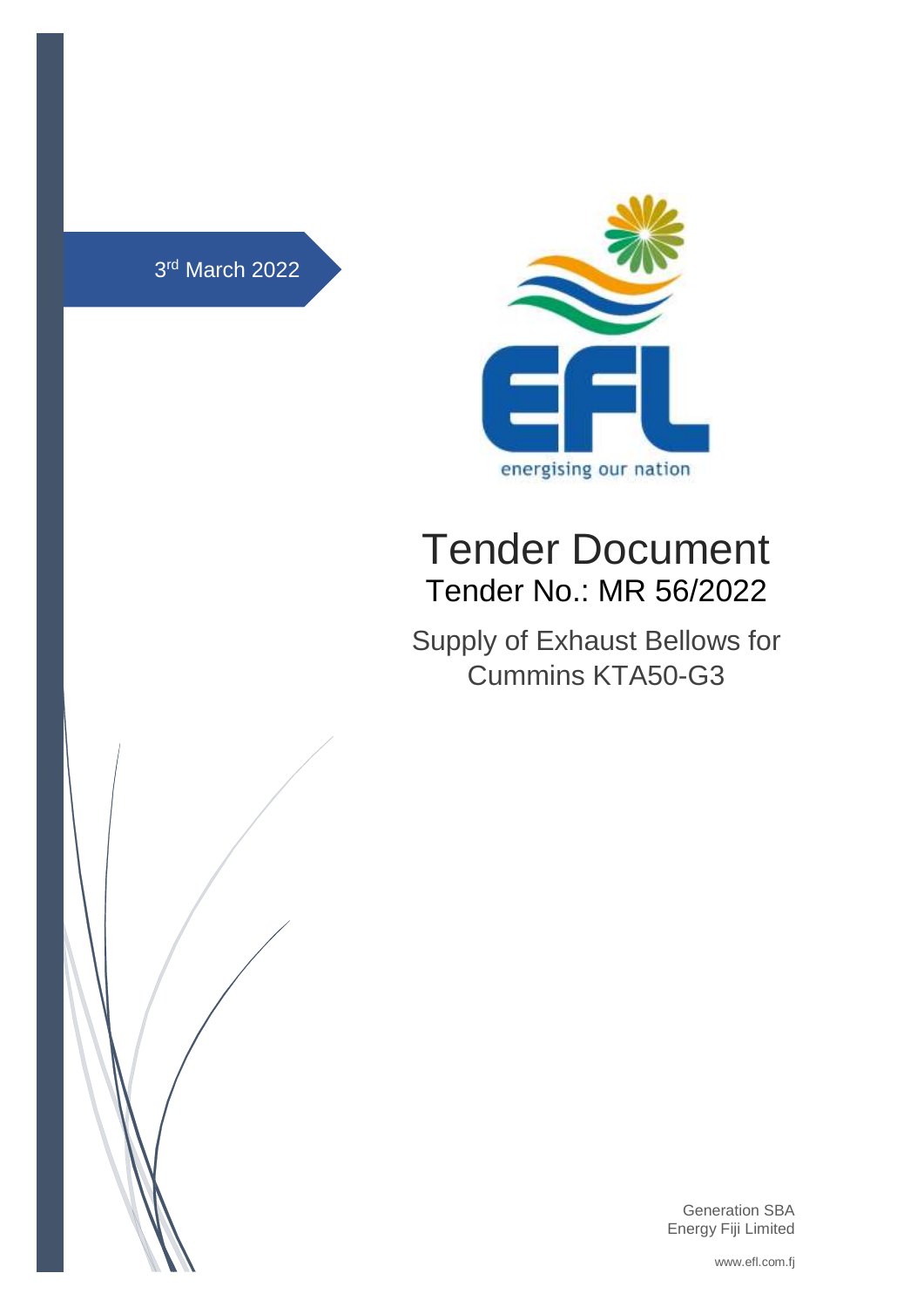Tender Document | MR 56/2022: Supply of Exhaust Bellows for Cummins KTA50-G3

| Version              | v3.1           |
|----------------------|----------------|
| <b>Modified Date</b> | 05/11/21       |
| <b>Created By</b>    | Kamendra Swami |
| Approved By          | Epeli Malo     |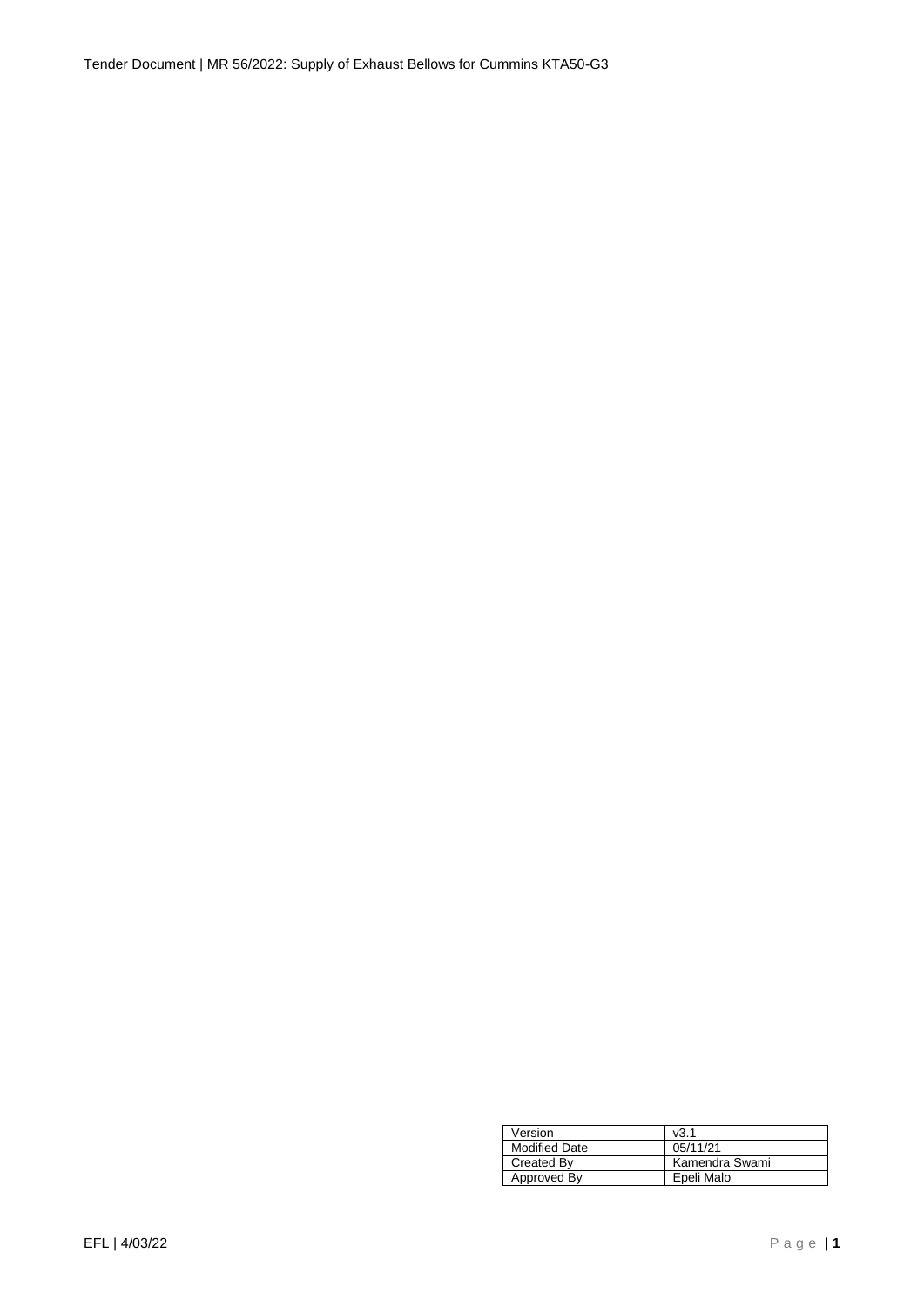# **Table of Content**

| 1.0  | <b>INVITATION FOR TENDERS</b>                                                                                                                      | 3                       |
|------|----------------------------------------------------------------------------------------------------------------------------------------------------|-------------------------|
| 2.0  | <b>INSTRUCTION TO BIDDERS</b>                                                                                                                      | 4                       |
| 2.1  | <b>ELIGIBLE BIDDERS</b>                                                                                                                            | 4                       |
| 2.2  | <b>ELIGIBLE MATERIALS, EQUIPMENT AND SERVICES</b>                                                                                                  | 4                       |
| 2.3  | <b>ONE BID PER BIDDER</b>                                                                                                                          | 4                       |
| 2.4  | <b>COST OF BIDDING</b>                                                                                                                             | 4                       |
| 2.5  | <b>SITE VISITS</b>                                                                                                                                 | 4                       |
| 2.6  | <b>CONTENTS OF THE BIDDING DOCUMENTS</b>                                                                                                           | 5                       |
| 2.7  | <b>CLARIFICATION OF BIDDING DOCUMENTS</b>                                                                                                          | 5                       |
| 2.8  | <b>AMENDMENT OF BIDDING DOCUMENT</b>                                                                                                               | 5                       |
| 2.9  | <b>LANGUAGE OF BID</b>                                                                                                                             | 5                       |
| 2.10 | <b>BID PRICES</b>                                                                                                                                  | 5                       |
| 2.11 | <b>BID CURRENCIES</b>                                                                                                                              | 6                       |
| 2.12 | <b>BID VALIDITY</b>                                                                                                                                | 6                       |
| 2.13 | <b>FORMAT AND SIGNING OF BIDS</b>                                                                                                                  | 6                       |
| 2.14 | <b>DEADLINE FOR SUBMISSION OF BIDS</b>                                                                                                             | 6                       |
| 2.15 | <b>LATE BIDS</b>                                                                                                                                   | 6                       |
| 2.16 | <b>MODIFICATION AND WITHDRAWAL OF BIDS</b>                                                                                                         | 6                       |
| 2.17 | <b>REJECTION OF ONE OR ALL BIDS</b>                                                                                                                | $\overline{\mathbf{z}}$ |
| 2.18 | <b>PROCESS TO BE CONFIDENTIAL</b>                                                                                                                  | 7                       |
| 2.19 | <b>CLARIFICATION OF BIDS</b>                                                                                                                       | $\overline{\mathbf{z}}$ |
| 2.20 | <b>PRELIMINARY EXAMINATION</b>                                                                                                                     | 7                       |
| 2.21 | <b>CUMMINS PARTS NUMBER</b>                                                                                                                        | 8                       |
| 3.0  | <b>TECHNICAL SPECIFICATION</b>                                                                                                                     | 9                       |
| 3.1  | <b>NOTE: APPLICABLE TO SCHEDULE</b>                                                                                                                | 9                       |
| 3.2  | <b>ENGINE SPECIFICATION:</b>                                                                                                                       | 10                      |
|      | <b>3.3 SCHEDULE OF REQUIREMENTS</b>                                                                                                                | 11                      |
| 4.0  | <b>SCOPE OF WORKS</b><br><u> 1989 - Johann Stein, mars an deutscher Stein († 1989)</u>                                                             | <u>12</u>               |
| 5.0  | <b>PRICE SCHEDULE</b>                                                                                                                              | 13                      |
|      | <b>5.1 COMPLIANCE CHECKLIST DECLARATION</b>                                                                                                        | 14                      |
| 6.0  | <b>TENDER FORM</b>                                                                                                                                 | <u>16</u>               |
|      | 7.0 SUBMISSION TO TENDER<br><u> 1989 - Johann Stoff, deutscher Stoffen und der Stoffen und der Stoffen und der Stoffen und der Stoffen und der</u> | 17                      |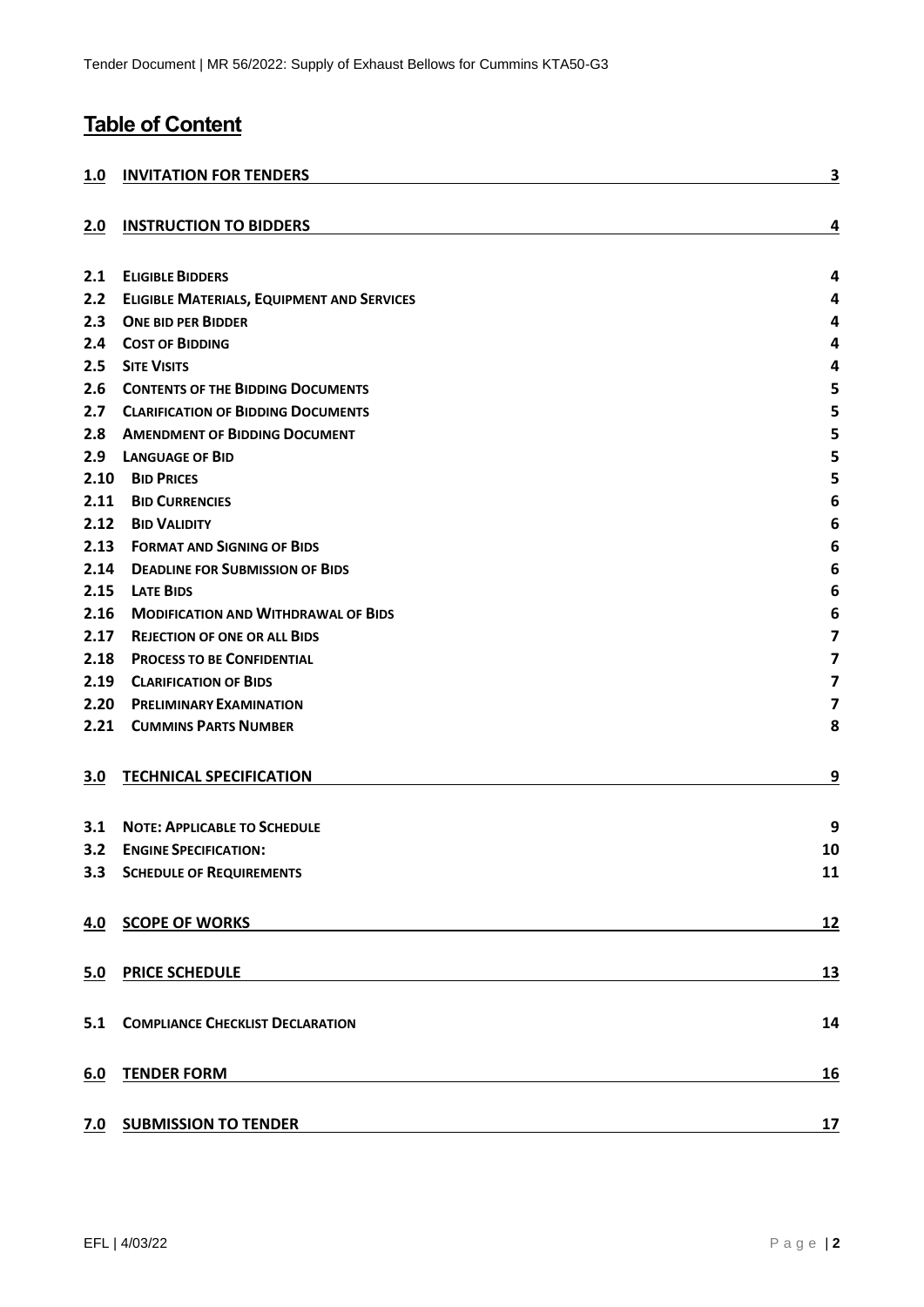# <span id="page-3-0"></span>**1.0 Invitation for Tenders**

Energy Fiji Limited is inviting bids for Supply of exhaust bellows for Cummins KTA50-G3 for a C1250 D2R PowerBox 20X Generating Sets. The Detailed scope of works listed in the following pages.

Interested bidders may obtain Tender Document from EFL website [www.efl.com.fj](http://www.efl.com.fj/) and TenderLink website **<https://www.tenderlink.com/efl>**

For more information or clarification bidders shall contact the Supply Chain Office on 3224360/9992400/9987085 or email on [tenders@efl.com.fj](mailto:tenders@efl.com.fj)

All tenders shall submit all documents required including spares pricing as per price template.

During evaluation of tenders, the Company will invite a tenderer or tenderers for discussions, presentations and necessary clarification before awarding of the contract

The tender submissions close on the 16/03/22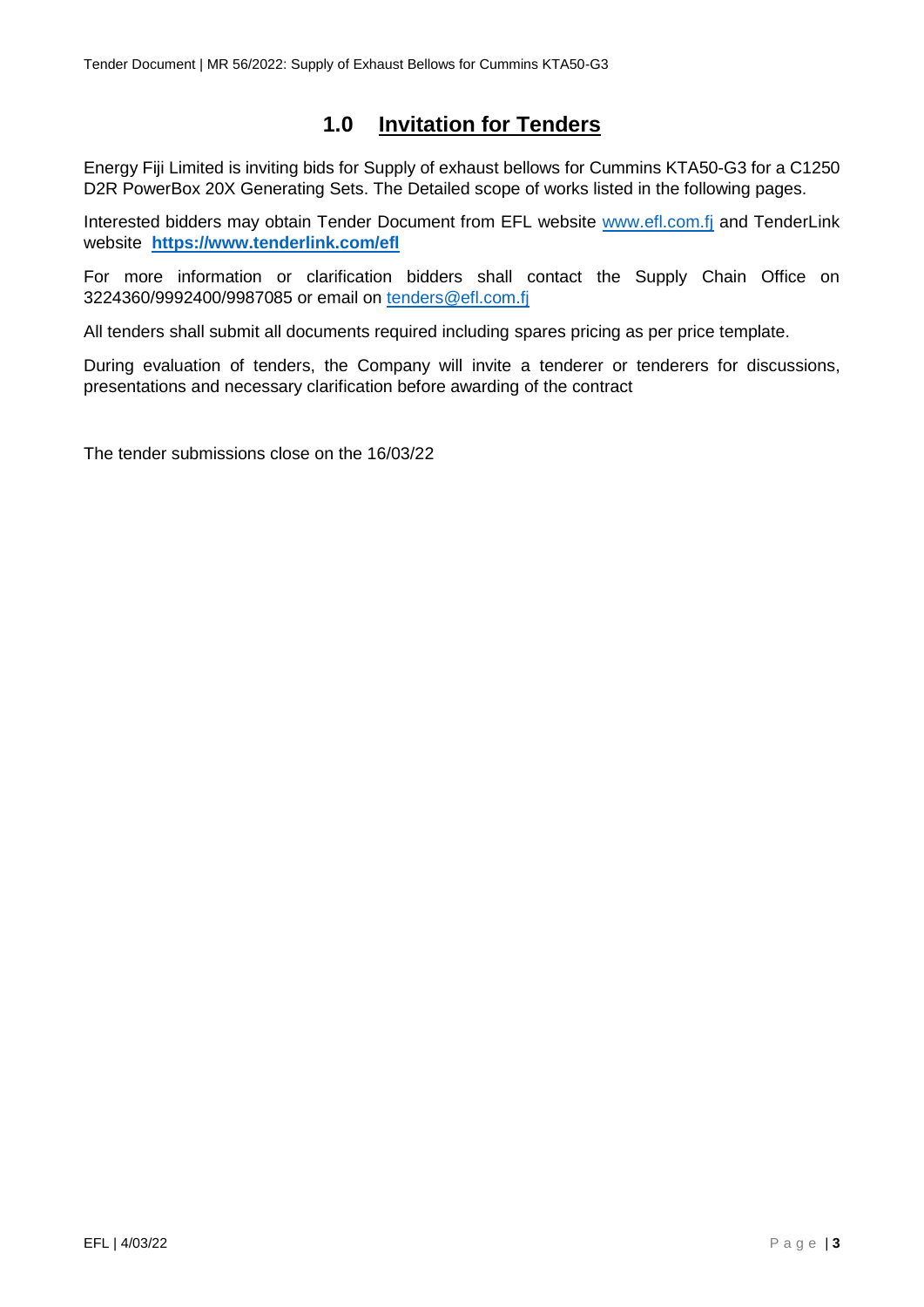# **2.0 Instruction to Bidders**

# <span id="page-4-1"></span><span id="page-4-0"></span>**2.1 Eligible Bidders**

- 2.1.1. This invitation is open to all Bidders who have sound financial background, and have previous experience in the sale of genuine generator's parts.
- 2.1.2. Bidders shall provide such evidence of their continued eligibility satisfactory to EFL as EFL shall reasonably request.
- 2.1.3. Bidders shall not be under a declaration of ineligibility for corrupt or fraudulent practice.

### <span id="page-4-2"></span>**2.2 Eligible Materials, Equipment and Services**

- 2.2.1. The materials, equipment, and services to be supplied under the Contract shall have their origin from reputable companies as specified by EFL and from various countries and all expenditures made under the Contract will be limited to such materials, equipment, and services. Upon request, bidders may be required to provide evidence of the origin of materials, equipment, and services.
- 2.2.2. For purposes of this Contract, "services" means the works and all project-related services including design services.
- 2.2.3. For purposes of this Contract, "origin" means the place where the materials and equipment are mined, grown, produced or manufactured, and from which the services are provided. Materials and equipment are produced when, through manufacturing, processing or substantial or major assembling of components, a commercial recognized product results that is substantially different in basic characteristics or in purpose or utility from its components.
- 2.2.4. The materials, equipment and services to be supplied under the Contract shall not infringe or violate any industrial property or intellectual property rights or claim of any third party.

### <span id="page-4-3"></span>**2.3 One bid per Bidder**

2.3.1. Each bidder shall submit only one bid. A bidder who submits or participates in more than one bid will cause all those bids to be rejected.

### <span id="page-4-4"></span>**2.4 Cost of Bidding**

2.4.1. The bidder shall bear all costs associated with the preparation and submission of its bid and EFL will in no case be responsible or liable for those costs.

### <span id="page-4-5"></span>**2.5 Site Visits**

2.5.1. No site visits are required for this tender.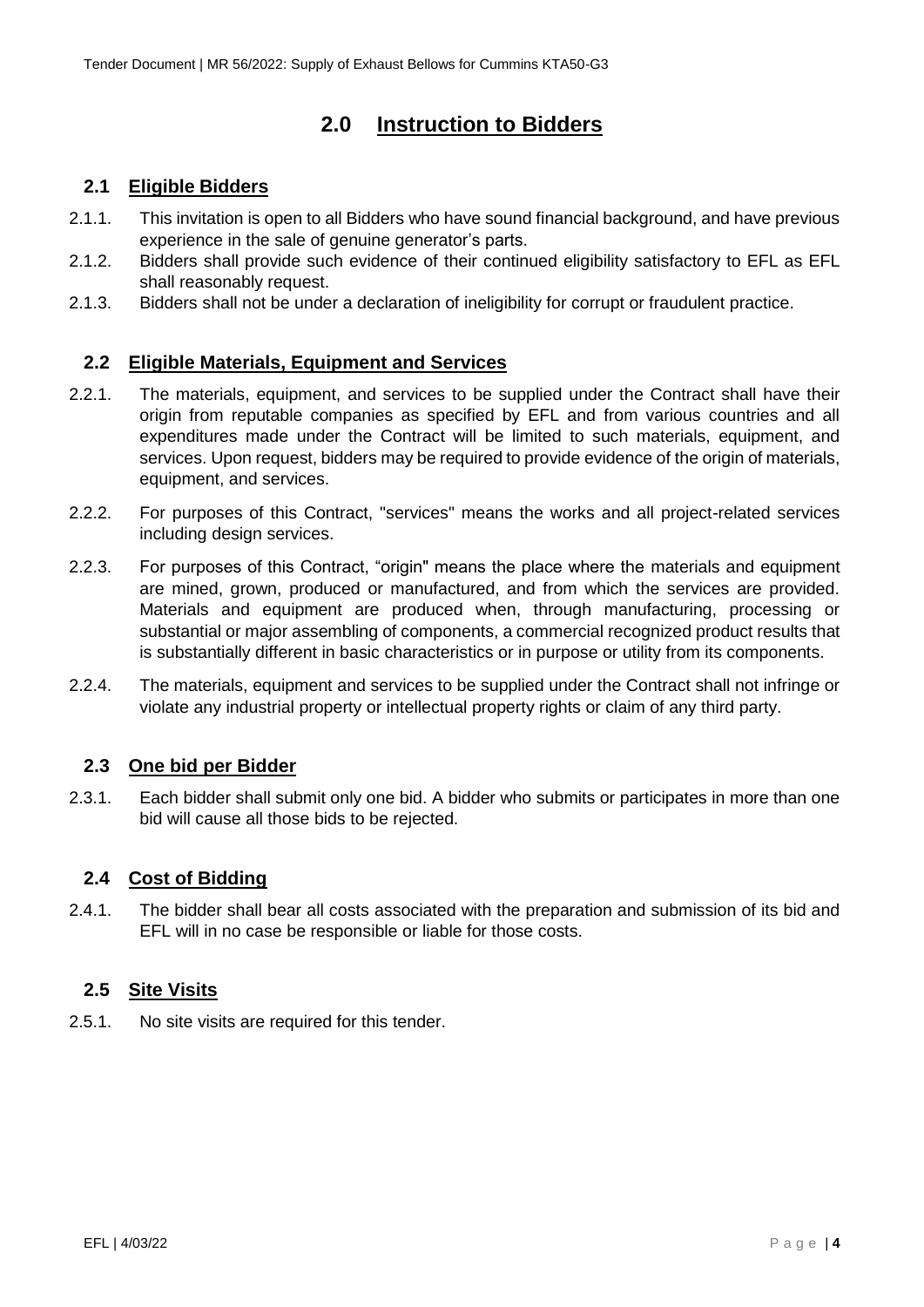### <span id="page-5-0"></span>**2.6 Contents of the Bidding Documents**

- 2.6.1. The bidder is expected to examine carefully the contents of this Bidding document. Failure to comply with the requirements of bid submission will be at the bidder's own risk. Bids which are not substantially responsive to the requirements of the bidding documents will be rejected.
- 2.6.2. The following are the mandatory submission of a successful tender bid;
	- Pricing Schedule
	- Program of Works
	- Company Profile (Max 2 pages in standard A4)
		- o Work History Project/ Work done with referee, EFL work history.
		- o Company background
		- o Bidder available resources e.g. Manpower, Machines & Equipment.
		- o OHS Policies or Plan
	- Fiji Revenue & Customs Service (FRCA) compliance
	- Fiji National Provident Fund (FNPF) compliance
	- Signed checklist declaration (Appendix 5.1)

Failure to submit required documents may affect bid compliance even make it non-compliance.

### <span id="page-5-1"></span>**2.7 Clarification of Bidding Documents**

2.7.1. A prospective bidder requiring any clarification of the bidding documents may notify EFL in writing by email addressed to:

> Jitendra Reddy Manager Procurement, Inventory & Supply Chain 2 Marlow Street, Suva, Fiji Phone: +679 3224 360 Email: [tenders@efl.com.fj](mailto:tenders@efl.com.fj)

2.7.2. EFL will respond to any request for clarification which it receives earlier than 5 days prior to the deadline for submission of bids.

#### <span id="page-5-2"></span>**2.8 Amendment of Bidding Document**

2.8.1. At any time prior to the deadline for submission of bids, EFL may, for any reason, whether at its own initiative or in response to a clarification requested by a prospective bidder, modify the bidding documents by issuing addenda.

### <span id="page-5-3"></span>**2.9 Language of Bid**

2.9.1. The bid, and all correspondence and documents related to the bid, exchanged between the bidder and the EFL shall be written in the English language.

### <span id="page-5-4"></span>**2.10 Bid Prices**

2.10.1. Unless specified otherwise, Bidders shall quote for the entire facilities on a "single responsibility" basis such that the total bid price covers all the Supplier's obligations mentioned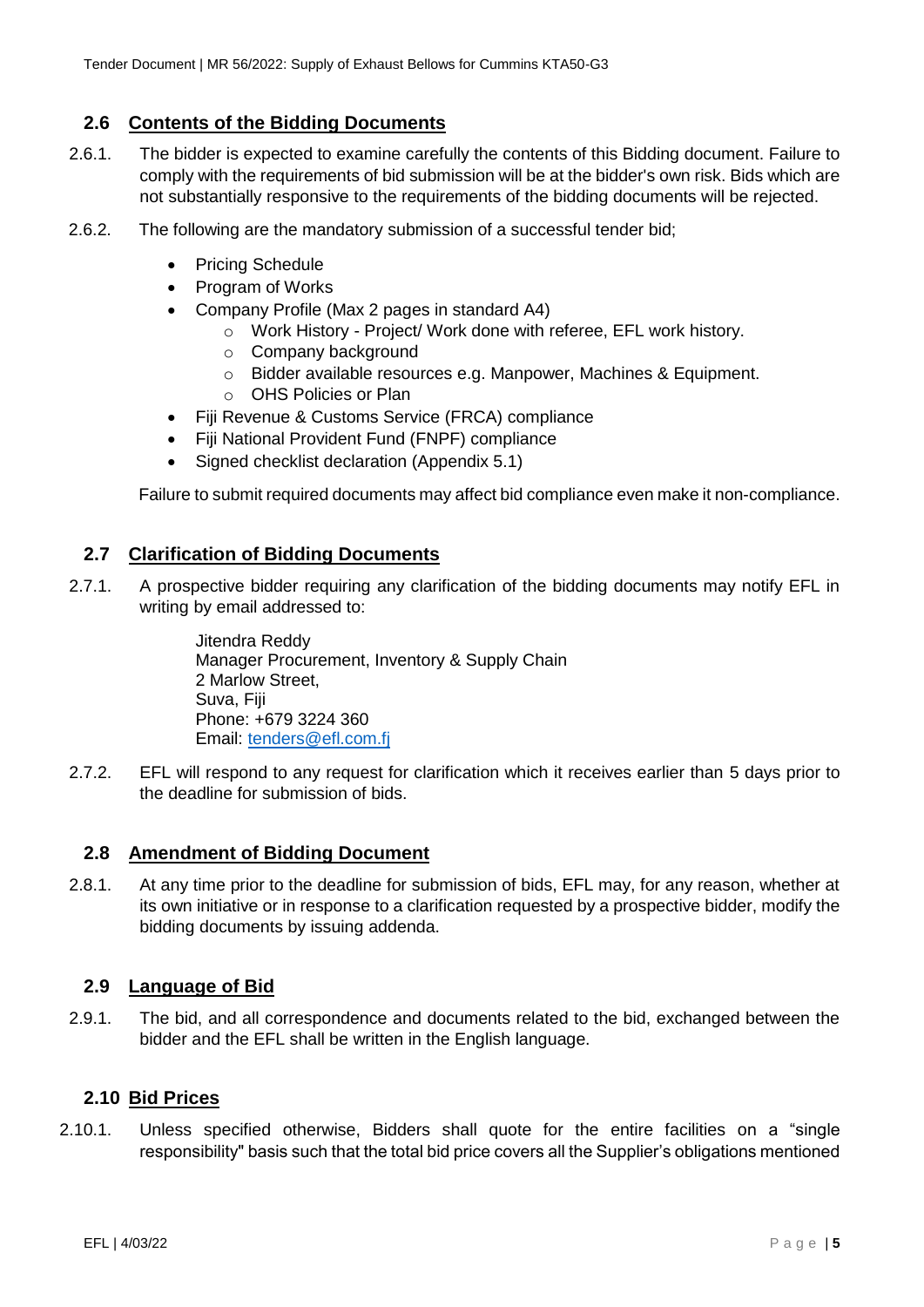in or to be reasonably inferred from the bidding documents in respect of the design, manufacture, including procurement and subcontracting (if any), testing and delivery.

- 2.10.2. Bidders shall give a breakdown of the prices in the manner and detail called for in this bidding document, or any issued addenda.
- 2.10.3. For Oversea Suppliers, bids shall be given on Cost Insurance Freight (CIF) basis. The point of delivery shall be Suva/Lautoka port for Sea or Nadi Airport for Air. The term CIF shall be governed by the rules prescribed in the current edition of Incoterms (i.e. the eighth version - Incoterms 2010), published by the International Chamber of Commerce, Paris. Stated Otherwise with validation.

### <span id="page-6-0"></span>**2.11 Bid Currencies**

2.11.1. Prices shall be quoted in a single currency only.

### <span id="page-6-1"></span>**2.12 Bid Validity**

2.12.1. Bids shall remain valid for a period of 60 days from the date of Deadline for Submission of Bids specified in Sub-Clause 2.15.

### <span id="page-6-2"></span>**2.13 Format and Signing of Bids**

- 2.13.1. The bidder shall provide one electronic copy of the Technical and Financial proposals on EFL's electronic tender hosting website:<https://www.tenderlink.com/efl>
- 2.13.2. The bid shall contain no alterations, omissions, or additions, except those to comply with instructions issued by EFL, or as necessary to correct errors made by the bidder, in which case such corrections shall be initialled by the person or persons signing the bid.

#### <span id="page-6-3"></span>**2.14 Deadline for Submission of Bids**

- 2.14.1. Bids must be received by EFL at the address specified above no later than 1600 hours (Fiji Time) 16/03/22.
- 2.14.2. EFL may, at its discretion, extend the deadline for submission of bids by issuing an addendum, in which case all rights and obligations of EFL and the bidders previously subject to the original deadline will thereafter be subject to the deadlines extended.

#### <span id="page-6-4"></span>**2.15 Late Bids**

2.15.1. Any bid received by EFL after the deadline for submission of bids prescribed above will be rejected and returned unopened to the bidder.

#### <span id="page-6-5"></span>**2.16 Modification and Withdrawal of Bids**

2.16.1. The bidder may modify or withdraw its bid after bid submission, provided that written notice of the modification or withdrawal is received by EFL prior to the deadline for submission of bids.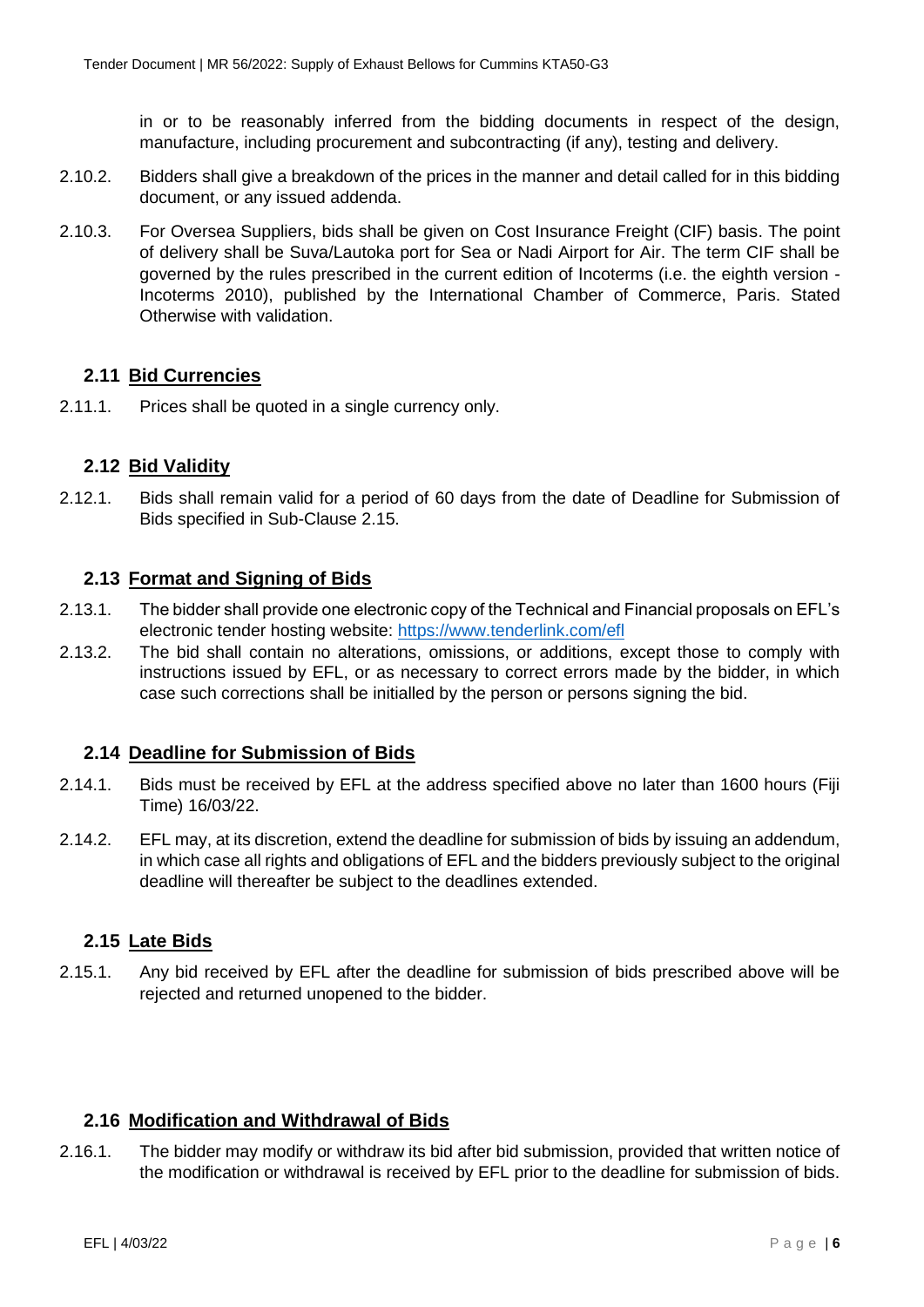2.16.2. No bid may be modified by the bidder after the deadline for submission of bids.

### <span id="page-7-0"></span>**2.17 Rejection of one or all Bids**

2.17.1. EFL reserves the right to accept or reject any bid, and to annul the bidding process and reject all bids, at any time prior to award of Contract, without thereby incurring any liability to the affected bidder or bidders or any obligation to inform the affected bidder or bidders of the grounds for the rejection.

### <span id="page-7-1"></span>**2.18 Process to be Confidential**

- 2.18.1. Information relating to the examination, clarification, evaluation and comparison of bids and recommendations for the award of a contract shall not be disclosed to bidders or any other persons not officially concerned with such process.
- 2.18.2. Any effort by a bidder to influence EFL's processing of bids or award decisions may result in the rejection of the bidder's bid.
- 2.18.3. Lowest bid will not necessarily be accepted as successful bid.

### <span id="page-7-2"></span>**2.19 Clarification of Bids**

2.19.1. To assist in the examination, evaluation and comparison of bids, EFL may, at its discretion, ask any bidder for clarification of its bid. The request for clarification and the response shall be in writing email, but no change in the price or substance of the bid shall be sought, offered or permitted except as required to confirm the correction of arithmetic errors discovered by EFL in the evaluation of the bids in.

#### <span id="page-7-3"></span>**2.20 Preliminary Examination**

- 3.20.1. Energy Fiji Limited will examine the tenders to determine whether they are complete, whether any computational errors have been made, whether the documents have been properly signed, and whether the tenders are generally in order.
- 3.20.2. Arithmetical errors will be rectified on the following basis. If there is a discrepancy between the unit price and the total price that is obtained by multiplying the unit price and quantity, the unit price shall prevail, and the total price shall be corrected. If the tenderer does not accept the correction of the errors, its tender will be rejected. If there is a discrepancy between words and figures, the amount in words will prevail.
- 3.20.3. Energy Fiji Limited may waive any minor informality or non-conformity or irregularity in a tender which does not constitute a material deviation, provided such waiver does not prejudice or affect the relative ranking of any tenderer.
- 3.20.4. Prior to the detailed evaluation, pursuant to Clause 21, Energy Fiji Limited will determine the substantial responsiveness of each tender to the tender document. For purposes of these paragraphs, a substantially responsive tender is one, which conforms to all the terms and conditions of the tender document without material deviation Energy Fiji Limited's determination of a tender's responsiveness is to be based on the contents of the tender itself without recourse to extrinsic evidence.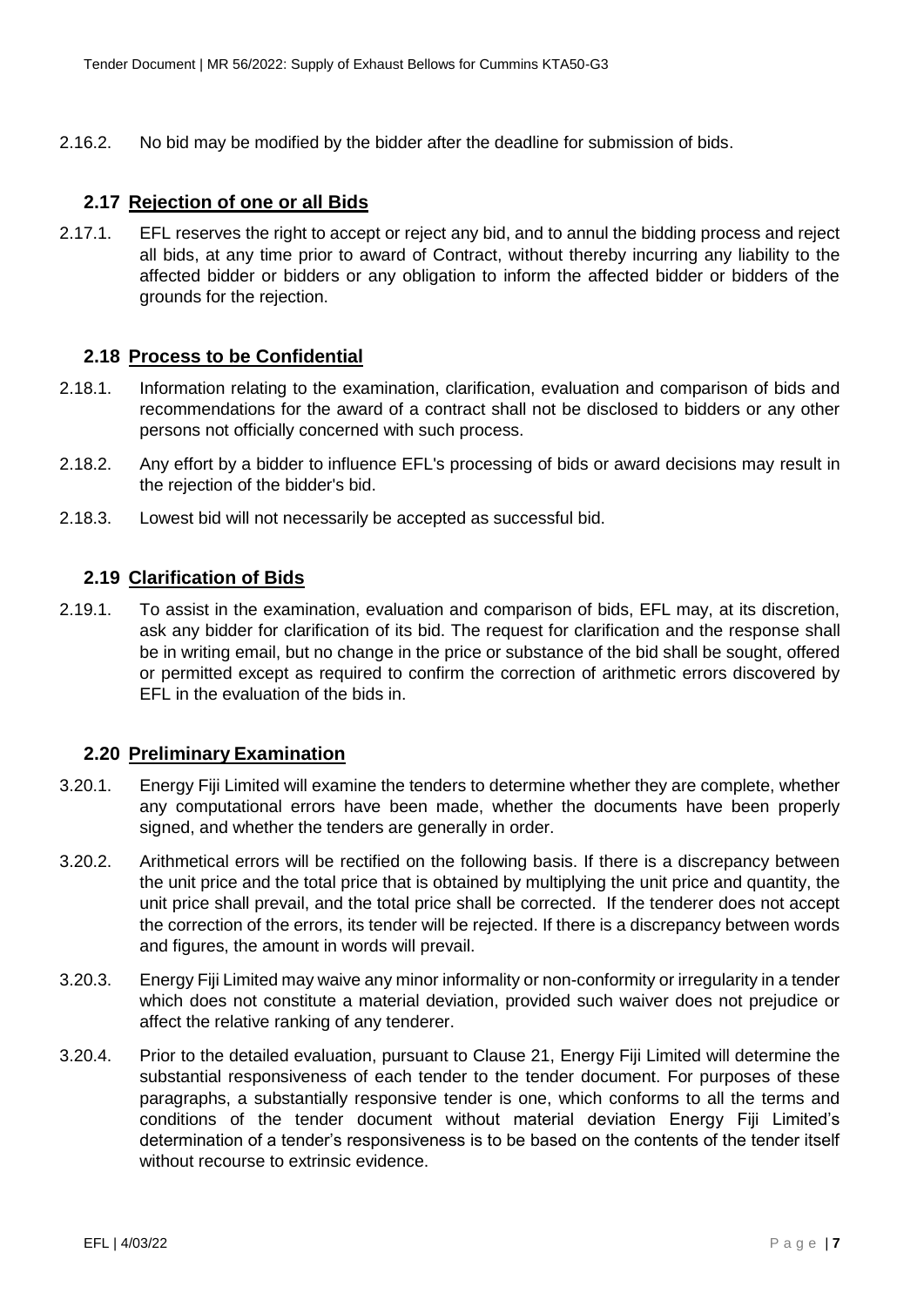3.20.5. If a tender is not substantially responsive, it will be rejected by Energy Fiji Limited and may not subsequently be made responsive by the tenderer by correction of the nonconformity.

# <span id="page-8-0"></span>**2.21 Cummins Parts Number**

Bidders should also take note that some part numbers have changed therefore part number as per Schedule A, may change, however bidders must ensure that all spare parts are quoted. Core charge exchange options can also be added.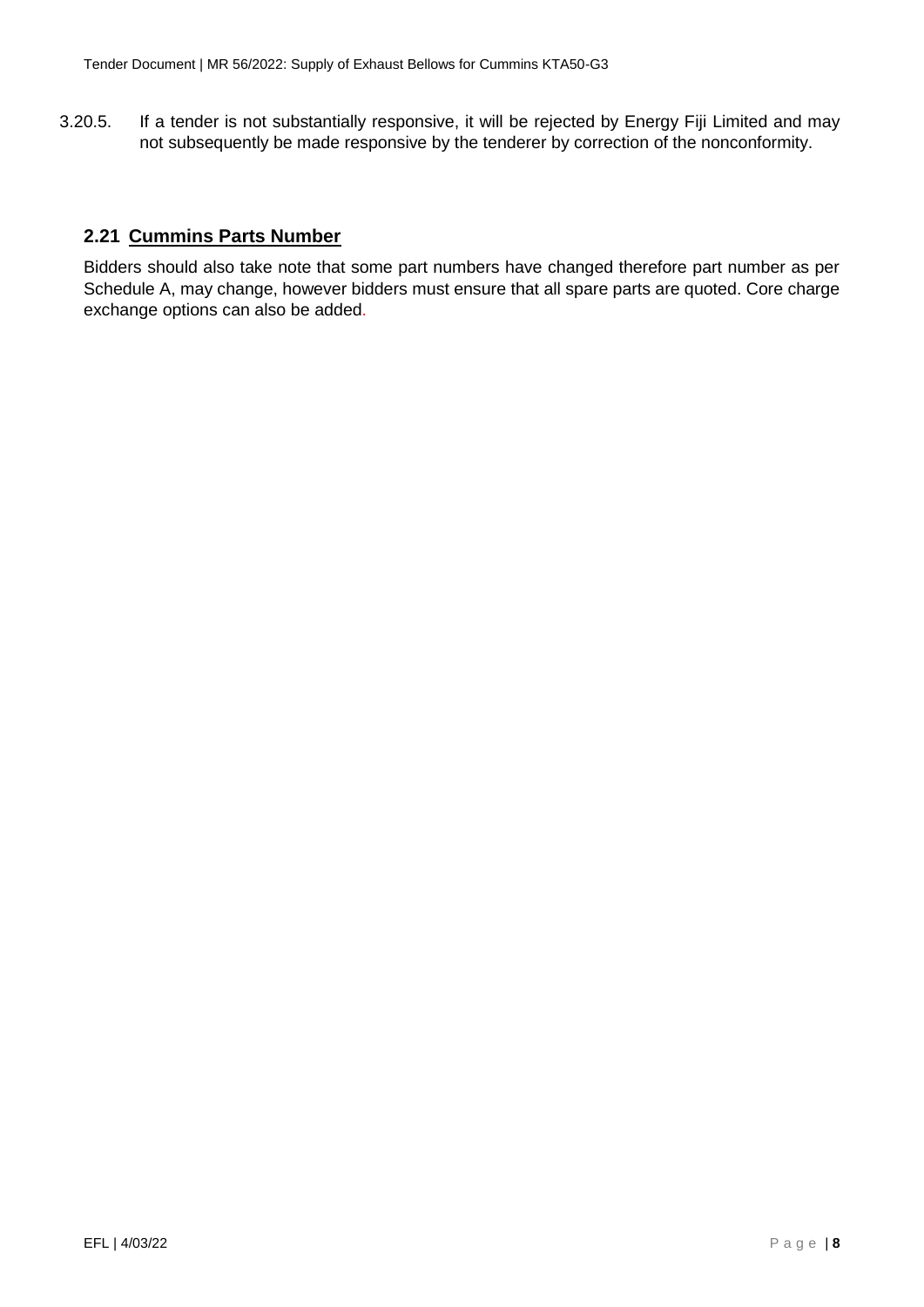# **3.0 Technical Specification**

# <span id="page-9-1"></span><span id="page-9-0"></span>**3.1 Note: Applicable to Schedule**

- 5.1.1. The Goods to be supplied must be genuine Cummins parts.
- 5.1.2. Bidders must also include price of core charges of certain cores if requested in schedule A. Value of core charges will have to be refunded back to Energy Fiji Limited once all necessary process has been carried out by the bidder.
- 5.1.3. At times part number had been replaced, changed or upgraded due to modification made by the manufacturer, Energy Fiji Limited will treat the bid document incomplete if tenderer quotes "invalid part number", noting that a genuine supplier will always have the new part number. Tenderer must also give new part numbers for old part numbers that have been replaced, and a statement of surety that this new part numbers will replace old parts without any hindrance to the operation of the engine.
- 5.1.4. Relevant descriptive literature of the Goods showing conformity to technical specification shall be provided with the bid.
- 5.1.5. If there is a discrepancy between words and figures, the amount in words shall prevail. If there is a discrepancy between the unit price and the total price that is obtained by multiplying the unit and quantity, the unit price shall prevail, and the total price shall be corrected.
- 5.1.6. Delivery Period The delivery period shall be within two (2) months after the date of signing the contract. Delivery must be for a complete schedule. Partial delivery shall not be accepted.
- 5.1.7. Tenders shall provide proof of successful completion (within the stipulated delivery period) of similar undertaken in the past two years.
- 5.1.8. Shipping Mode Bidders must give both AIR Freight and SEA freight charges as stated before.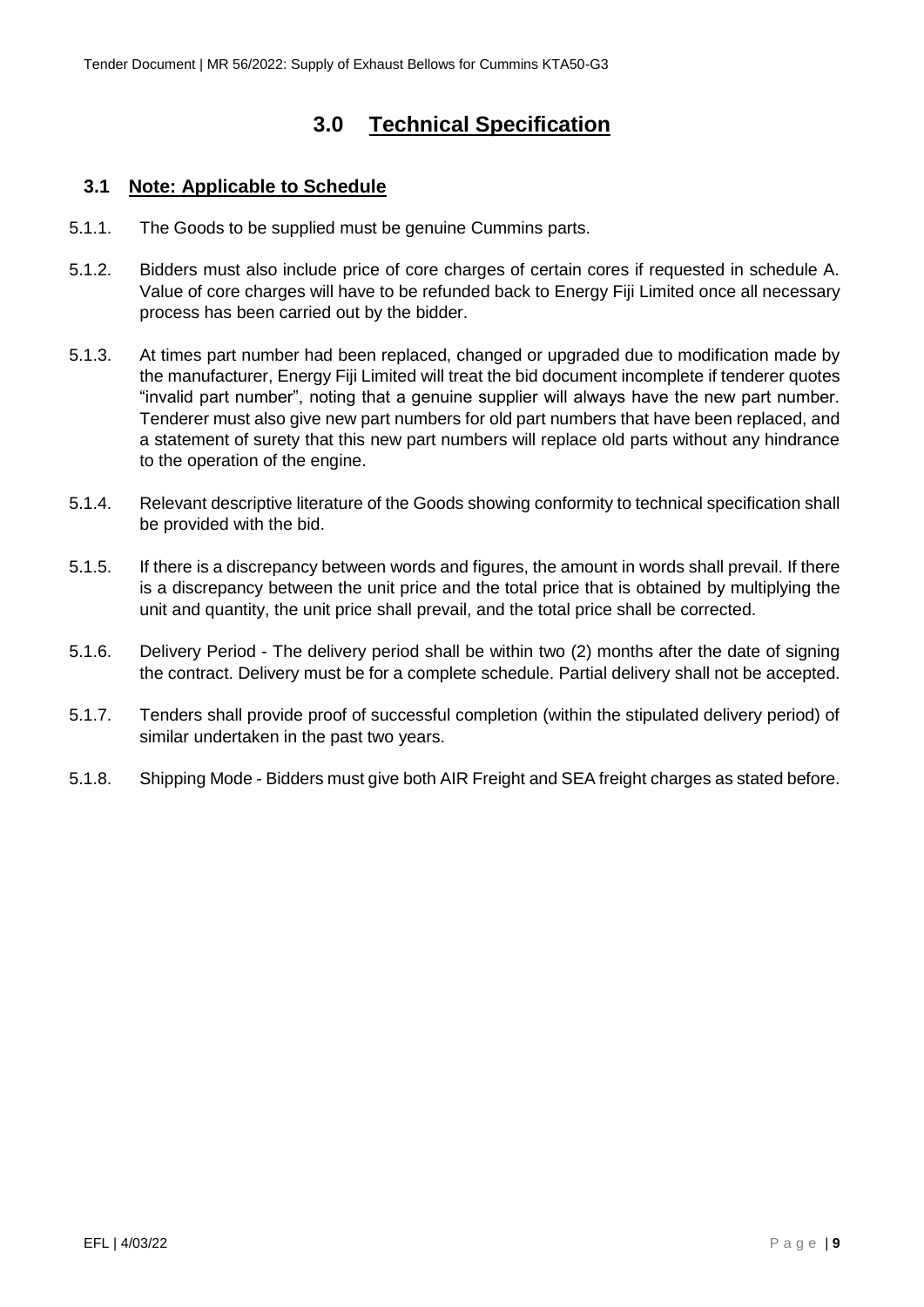# <span id="page-10-0"></span>**3.2 Engine Specification:**

#### **Table 1 Engine details**

| Generator                | Cummins C1250 D2R               |
|--------------------------|---------------------------------|
|                          | Engine Model   Cummins KTA50-G3 |
| Serial Number   25397768 |                                 |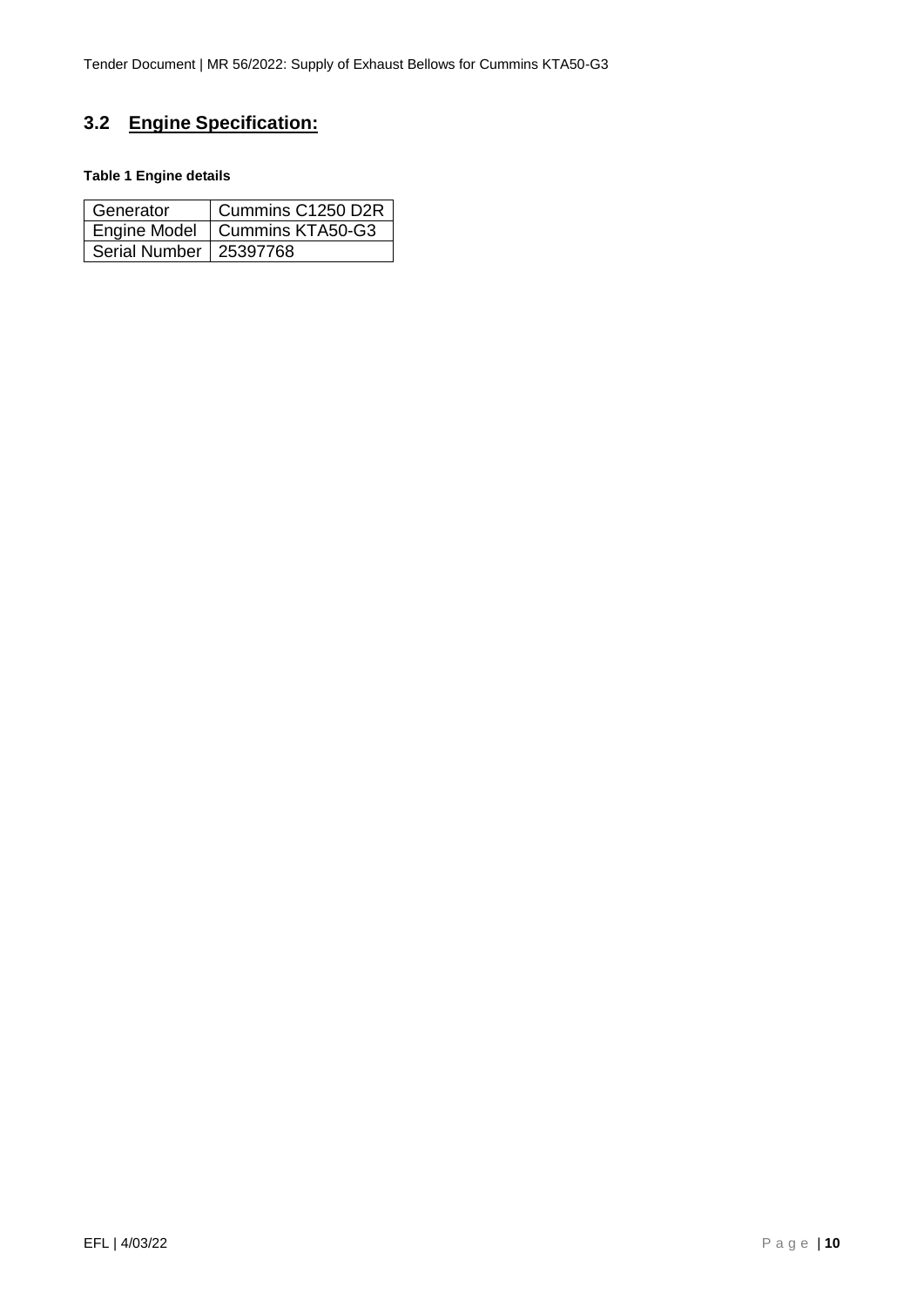# <span id="page-11-0"></span>**3.3 Schedule of Requirements**

| Schedule   Description of materials                         |
|-------------------------------------------------------------|
| <sup>1</sup> Supply of Exhaust Bellows for Cummins KTA50-G3 |

# **Schedule on performance to be completed by all Bidders**

Past performance of delivery of similar items as per Section B, clause 20.3.

|   | <b>Types of Spares</b> | Name of<br>Company<br>delivered to | Date of<br>Order | <b>Delivery</b><br><b>Time</b> | <b>Fully or</b><br>partial or<br>not<br>delivered |
|---|------------------------|------------------------------------|------------------|--------------------------------|---------------------------------------------------|
| A |                        |                                    |                  |                                |                                                   |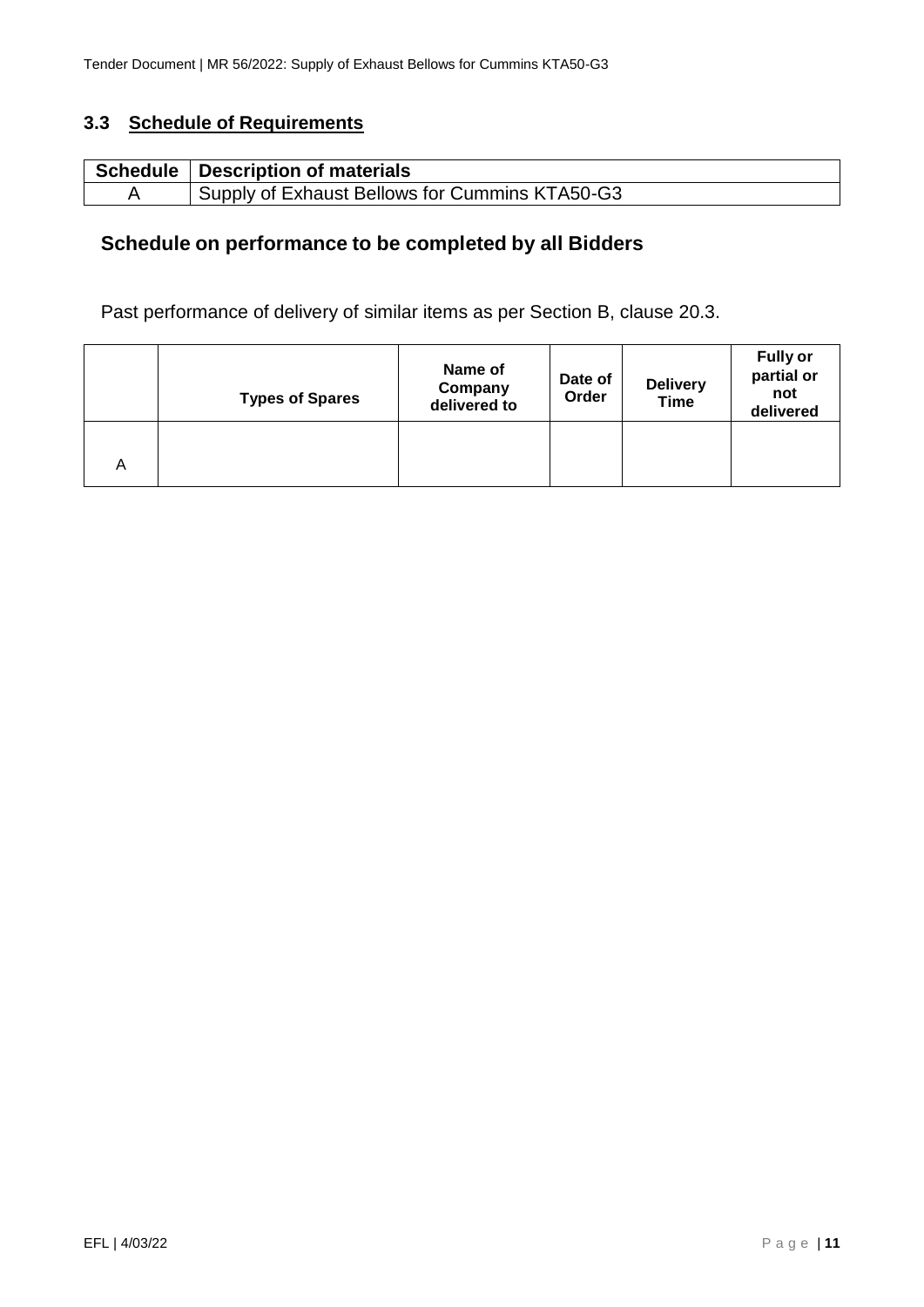# **4.0 Scope of Works**

- <span id="page-12-0"></span> Supply 12 unit of exhaust bellow for a Cummins C1250 containerized unit that contains a Cummins KTA50-G3.
- Delivery Location: EFL's Navutu Generation Workshop.



**Figure 1 Exhaust Bellow**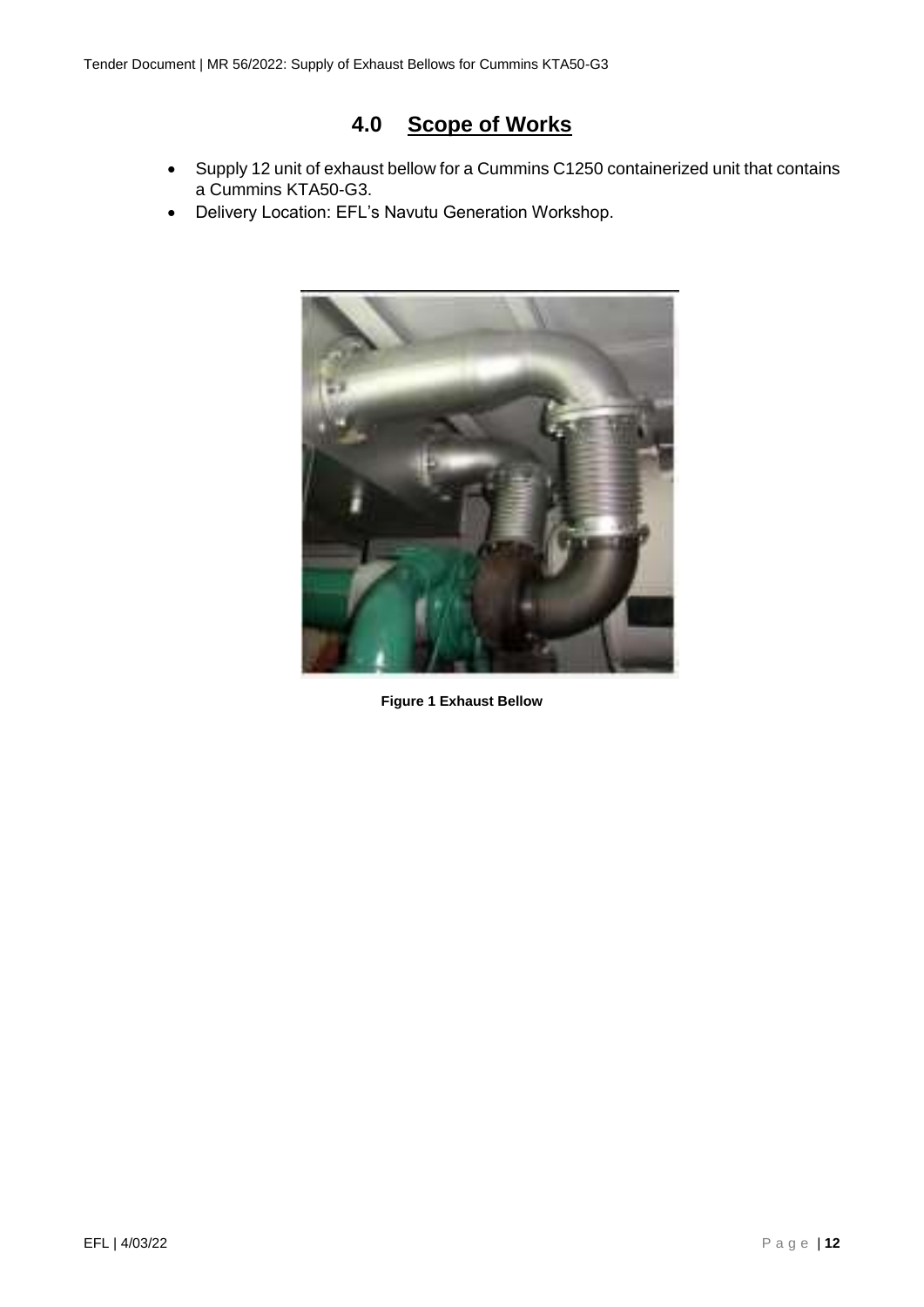# **5.0 Price Schedule**

# **Supply of Exhaust Bellows for Cummins KTA50-G3**

<span id="page-13-0"></span>\_\_\_\_\_\_\_\_\_\_\_\_\_\_\_\_\_\_\_\_\_\_\_\_\_\_\_\_\_\_\_\_\_\_\_\_\_\_\_\_\_\_\_\_\_\_\_\_\_\_\_\_\_\_\_\_\_\_\_\_\_\_\_\_\_\_\_\_\_\_\_\_\_

\_\_\_\_\_\_\_\_\_\_\_\_\_\_\_\_\_\_\_\_\_\_\_\_\_\_\_\_\_\_\_\_\_\_\_\_\_\_\_\_\_\_\_\_\_\_\_\_\_\_\_\_\_\_\_\_\_\_\_\_\_\_\_\_\_\_\_\_\_\_\_\_\_

| <u>Items</u> | <b>Description</b>                             | <b>Part Number</b> | <u>Qty</u> | <b>Unit Price</b> | <b>Total Price</b> |
|--------------|------------------------------------------------|--------------------|------------|-------------------|--------------------|
|              | Kit, Bellow*                                   | J0541-0089         | ь          |                   |                    |
|              | Total (VEP)<br>\$FJD (Please stated otherwise) |                    |            |                   |                    |

#### **\* Bellow Kit contains a pair of exhaust bellow**

#### **Notes**:

- 1. Technical;
	- a. The bids must as per the Technical Specifications in the Tender Documents. Bids that do not conform to the technical Specification will be disqualified
	- b. Tenderers shall provide proof of successful completion within the stipulated delivery period of similar contracts undertaken in the past.
	- c. Documentary evidence to prove that the items offered comply with the Technical Specification must be provided.
	- d. Contractor to verify all drawing measurements onsite.
	- e. The Supplier/ Contractor shall provide a warrants for Goods or services for provided unless stated otherwise.
	- f. EFL's Engineer or his representative shall have the right to inspect and/or to witness test the Goods at the factory or place of manufacture, for their conformity to the specifications
	- g. The Goods supplied under this Contract shall conform to the standards mentioned in the Technical **Specifications**
- 2. Financial;
	- a. In case of discrepancy between unit and total cost, the unit cost shall prevail
	- b. Any advance payment will require a bank guarantee. And this added cost will be beared by bidder
	- c. The currency used in the tender bid prices must be indicated in the tender bid
	- d. Prices shall be fixed during the Supplier's performance of the Contract and not subject to variation on any account.
	- e. EFL financial terms are applicable for these works.
	- f. For Foreign Supplier, any On-Shore work with incur a withholding Tax of 15% e.g. commissioning, training etc.
- 3. EFL Energy Fiji Limited uses Federation Internationale Des Ingenieurs Conseil (FIDIC) Contract template. General conditions of this contract shall be governed by it.
- 4. EFL have right to spilt award, tender may be awarded to multiple suppliers. And Minimum order quantity (MOQ) will not be acceptable.
- 5. All clarification request must be sent 5 days prior to the deadline for submission of bids
- 6. Price Schedule must be typed and stamped on the bid submission.
- 7. Failure to submit required documents may affect bid compliance. Failure to submit mandatory items as stated in Compliance Checklist will result in non-compliance.
- 8. Contractor shall provide all materials, tools equipment and labour necessary to perform works.
- 9. A detailed work plan to be provided with expected date for the works.
- 10. Installation & Commissioning works must incorporate all cost incur for this activity e.g. travel, accommodation, visa etc.
- 11. All Sub-contractors to be used for any part of the works are to be declared.
- 12. Work stated must be complete, any addition or exclusion must be stated in the bid.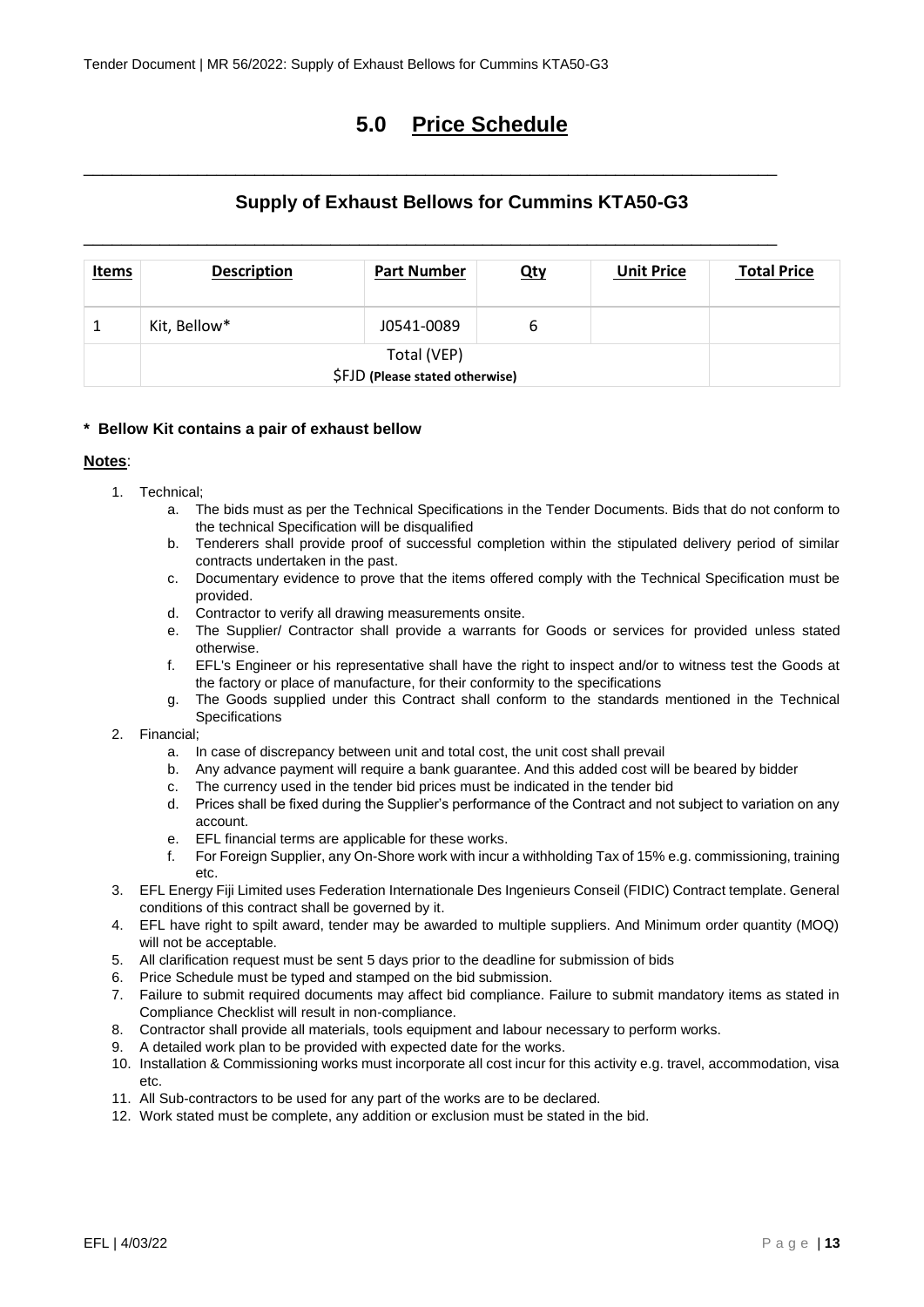# <span id="page-14-0"></span>**5.1 Compliance Checklist Declaration**

I\_\_\_\_\_\_\_\_\_\_\_\_\_\_\_\_\_\_\_\_\_\_\_\_\_\_\_\_\_\_ of \_\_\_\_\_\_\_\_\_\_\_\_\_\_\_\_\_\_\_\_\_\_\_\_\_\_\_\_\_\_\_\_\_\_\_\_\_ located at confirm that the bid submitted for the following

tender MR 56/2022 : Supply of Exhaust Bellows for Cummins KTA50-G3 bid complies to the mandatory bidder submission as stated in Sub Clause 2.6;

|                                                                          | <b>Yes</b> | <b>No</b> | <b>Details</b> |
|--------------------------------------------------------------------------|------------|-----------|----------------|
| Commercial                                                               |            |           |                |
| <b>Price Schedule</b>                                                    |            |           |                |
| <b>Company Profile</b>                                                   |            |           |                |
| Detailed Scope of Work/Supply                                            |            |           |                |
| Program [preferred Gantt Chart]<br>(If Applicable)                       |            |           |                |
| Payment Term                                                             |            |           |                |
| Price Validity [preferred 60 days]                                       |            |           |                |
| Withholding Tax Inclusion<br>(If Applicable)                             |            |           |                |
| <b>Technical</b>                                                         |            |           |                |
| Country of Origin                                                        |            |           |                |
| Technical Specification of Product e.g. product<br>spec, MSDS            |            |           |                |
| Company's capabilities (resources, staff cv,<br>etc.                     |            |           |                |
| Past Project/ Experience submission                                      |            |           |                |
| Warranty on supplied parts                                               |            |           |                |
| <b>Completed Specification Check sheet</b>                               |            |           |                |
| <b>Scope of Works/ Supply</b>                                            |            |           |                |
| Product Genuine - Provide evidence                                       |            |           |                |
| Mode of Shipping (Sea or Air)                                            |            |           |                |
| Shipping Term (e.g. CIF)                                                 |            |           |                |
| Statement of Exclusion or Amendment for<br>Tender Specification (if Any) |            |           |                |
|                                                                          |            |           |                |

Note that these submissions are mandatory submission for a successful tender bid. This declaration must be signed and submit as well.

| Name:     |  |
|-----------|--|
| Position: |  |
| Company:  |  |
|           |  |

| Sign Off: |  |
|-----------|--|
| Date:     |  |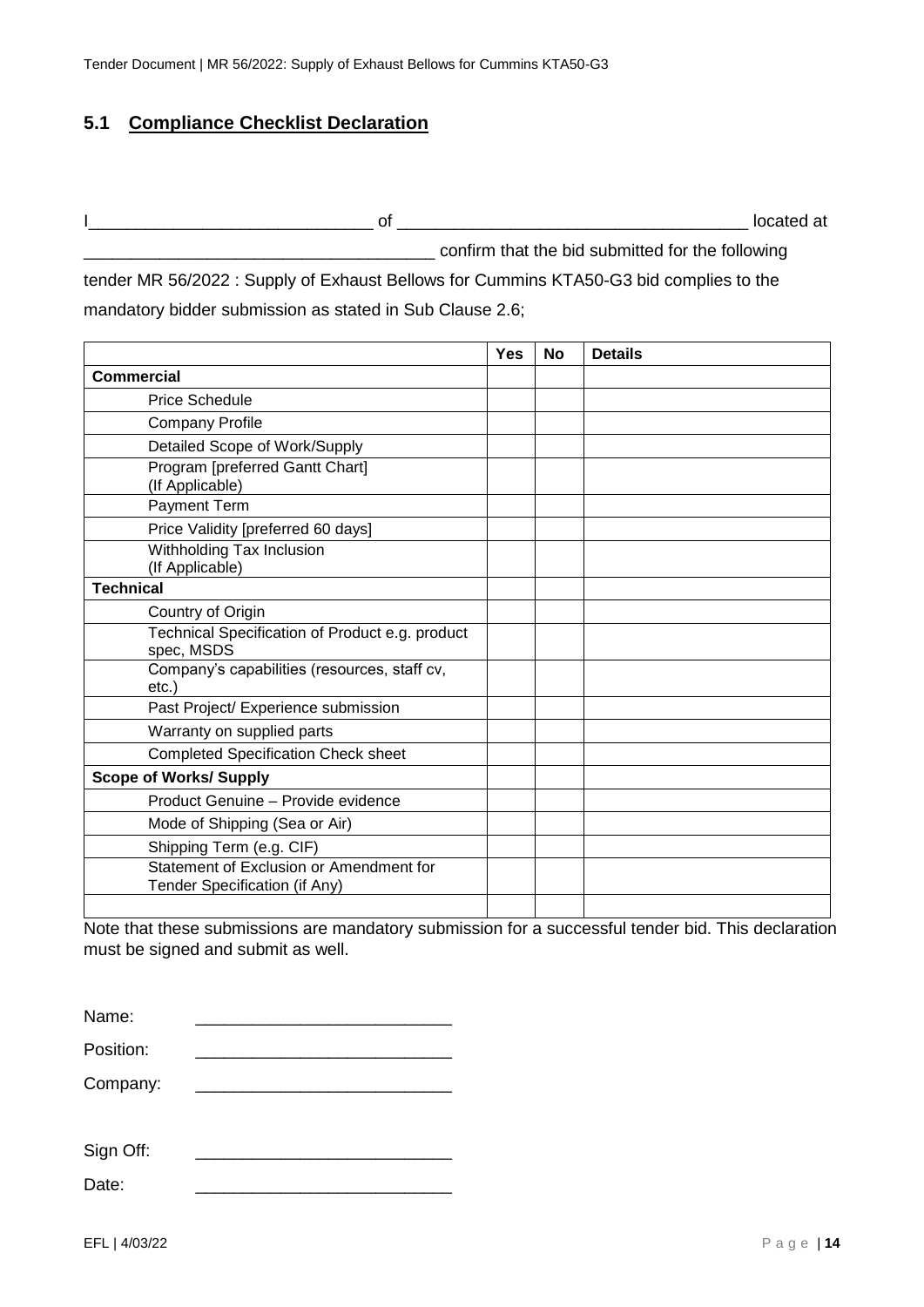# **TENDER CHECKLIST**

| The | must ensure that the details and documentation mention<br><b>Bidders</b><br>below must<br>be submitted as part of their tender Bid |  |
|-----|------------------------------------------------------------------------------------------------------------------------------------|--|
|     | Tender Number                                                                                                                      |  |
|     | Tender Name                                                                                                                        |  |
|     |                                                                                                                                    |  |
|     | (Attach copy of Registration Certificate)                                                                                          |  |
|     |                                                                                                                                    |  |
|     |                                                                                                                                    |  |
|     |                                                                                                                                    |  |
| 5.  |                                                                                                                                    |  |
|     |                                                                                                                                    |  |
|     |                                                                                                                                    |  |
| 8.  | TIN Number: TIN<br>(Attach copy of the VAT/TIN Registration Certificate - Local Bidders Only (Mandatory)                           |  |
| 9.  | FNPF Employer Registration Number: _________ (For Local Bidders only) (Mandatory)                                                  |  |
|     | 10. Provide a copy of Valid FNPF Compliance Certificate (Mandatory- Local Bidders only)                                            |  |
|     | 11. Provide a copy of Valid FRCS (Tax) Compliance Certificate (Mandatory Local Bidders only)                                       |  |
|     | 12. Provide a copy of Valid FNU Compliance Certificate (Mandatory Local Bidders only)                                              |  |
|     | 13. Contact Person:                                                                                                                |  |
|     | I declare that all the above information is correct.                                                                               |  |
|     | Name:                                                                                                                              |  |
|     | Position: ____________________                                                                                                     |  |
|     | Sign:                                                                                                                              |  |
|     | Date:                                                                                                                              |  |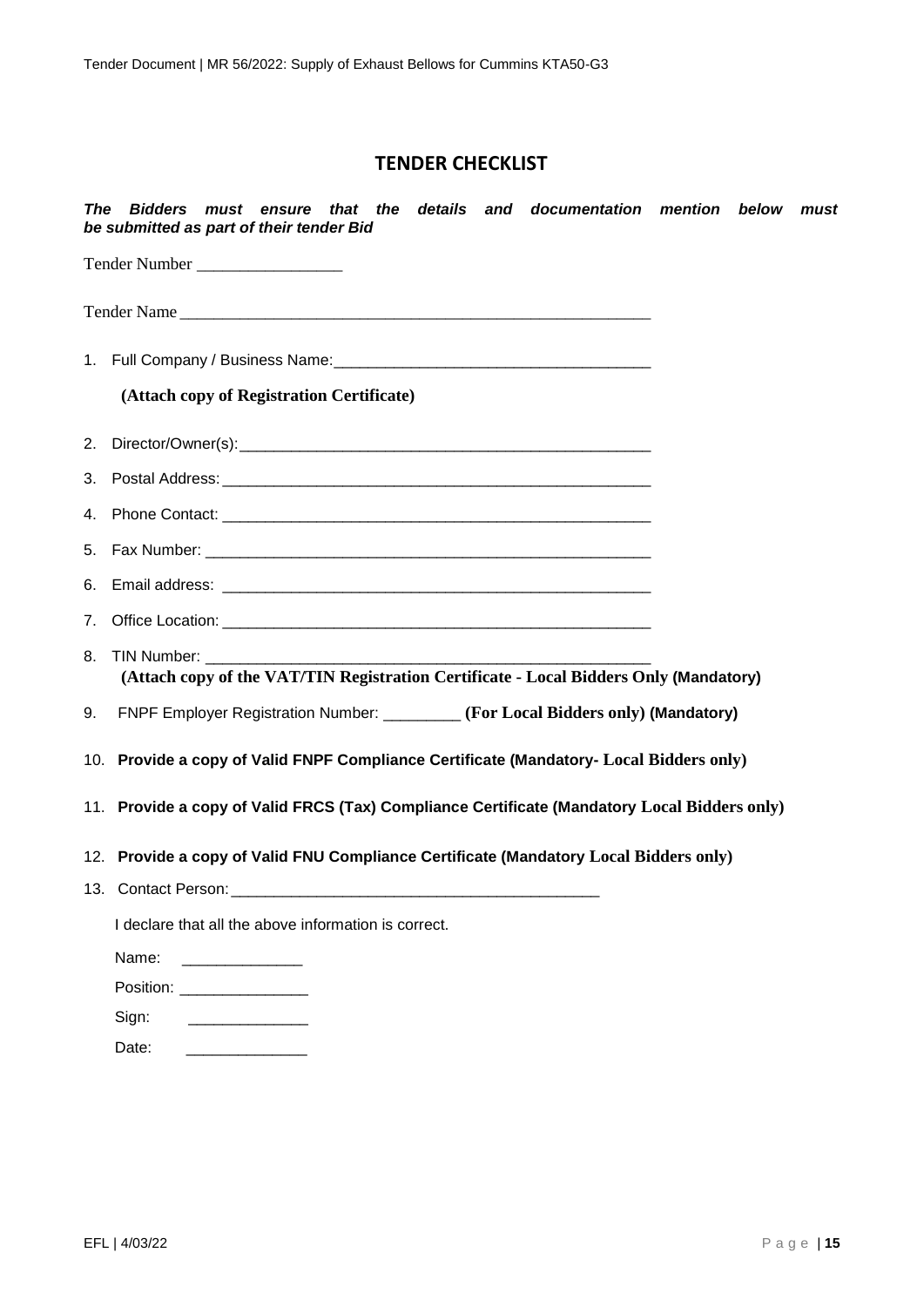# <span id="page-16-0"></span>**6.0 Tender Form**

*To:* Jitendra Reddy Manager Procurement, Inventory & Supply Chain Energy Fiji Limited 2 Marlow Street, Suva, Fiji Islands Phone: +679 3224 360 Email: [tenders@efl.com.fj](mailto:tenders@efl.com.fj)

Sir,

1. Having examined the Tender Document, the receipt of which is hereby duly acknowledged, we, the undersigned, offer to supply

……………………………………………………………………………………………….. *(Description of Goods)* in conformity with the said Tender Document for the sum …………………………………………………..…………………………………………… ………………………….. *(total tender amount in words and figures)* or such other sums as may be ascertained in accordance with the Schedule of Prices attached herewith and made part of this Tender.

- 2. We undertake, if our Tender is accepted, to deliver the Goods in accordance with the delivery schedule specified in the Schedule of Requirements.
- 4 We agree to abide by this Tender for a period of 90days from the date fixed for Tender opening under Clause 19 of the Instructions to Tenderers, and it shall remain binding upon us and may be accepted at any time before the expiration of that period.
- 5. Until a formal Contract is prepared and executed, this Tender, together with your written acceptance thereof and your notification of award, shall constitute a binding Contract between us.
- 6. We understand that you are not bound to accept the lowest or any Tender you may receive.

Dated this: day of 201.

*[Signature] [In the capacity of]*

Duly authorized to sign Tender for and on behalf of